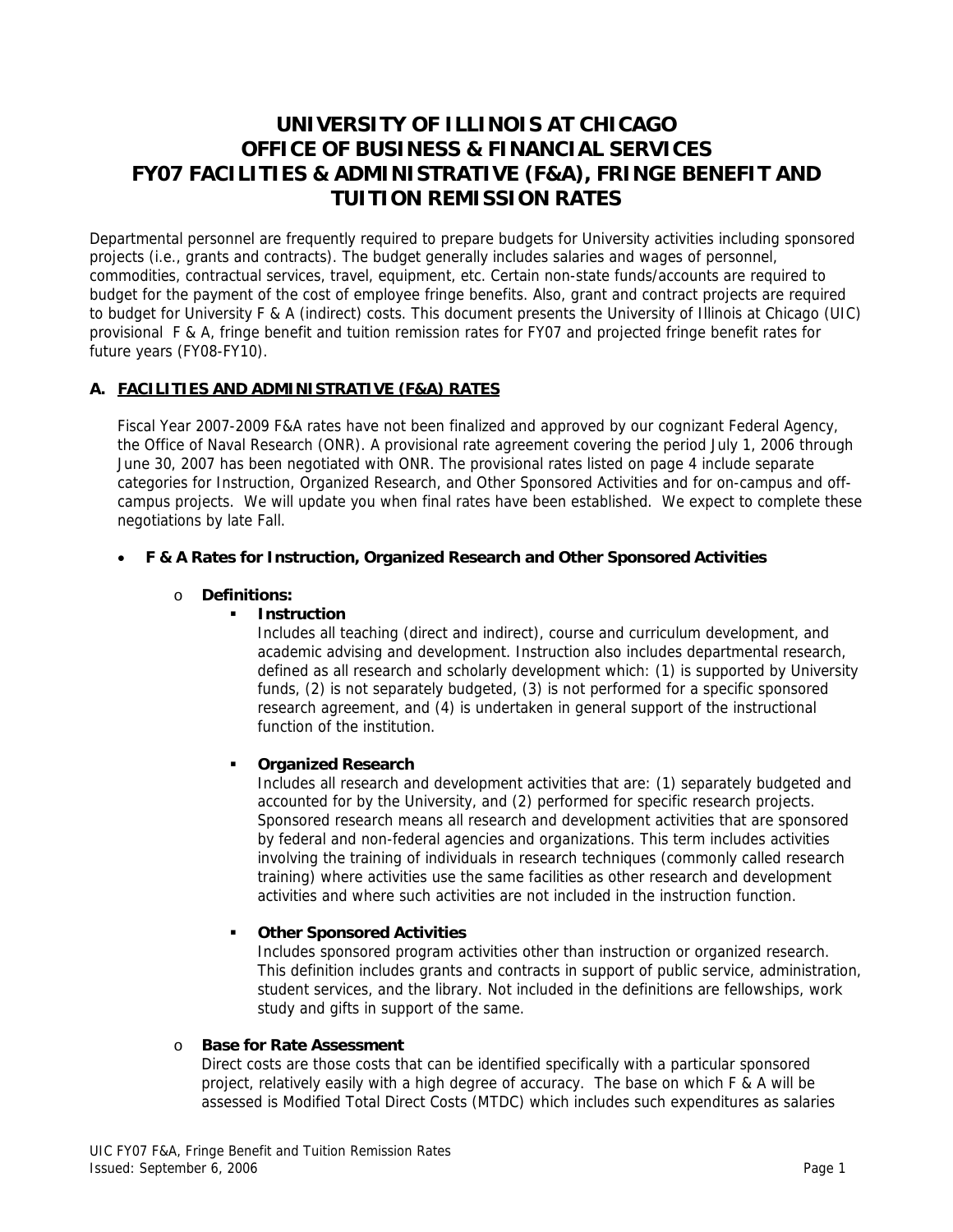and wages, fringe benefits, materials and supplies, travel, services and the first \$25,000 of subcontract expenditures. The MTDC excludes equipment costing \$5,000 or more; subcontract expenditures in excess of \$25,000; graduate assistant tuition remission; fellowships; scholarships; traineeships; patient care charges; and rental/lease of capital items. UIC has elected, at this time, not to assess F&A costs on equipment items with an acquisition cost of \$500 or more, for awards based on proposals submitted for external funding. This use of a lower threshold is only for purposes of F&A cost assessment.

#### o **Continuing Projects**

Under federal guidelines, rates and bases should continue for the life of the project until a competing renewal is submitted. Therefore, the University will honor the rates in place for continuing projects. Proposals for non-competing continuations, incremental funding and budget amendments for previously awarded federal projects should use the rates specified in the original award document.

#### o **Use of on-/off-campus rate**

The on-campus rate should be used for proposals where all work is done using University facilities. The off-campus rate should be used for periods when it is necessary that University personnel are physically located at an off-campus site for a substantial period (normally 30 days or more) while engaged in the sponsored program. If a sponsored program is being simultaneously conducted both on- and off-campus, the University should budget and charge each portion separately. Note that efforts undertaken by subcontractors are not a factor in the determination of whether an on- or off-campus rate should be used.

# • **F & A Rates for Clinical Drug Trials**

#### o **Definition:**

These include studies performed for private sponsors which involve human subjects in drug protocols.

#### o **Base for Rate Assessment**

The base for rate assessment is total direct costs. Total direct costs include all costs charged to a sponsored program account, excluding indirect costs, costs of education allowance and administrative allowances.

#### **B. GRADUATE ASSISTANT TUITION REMISSION RATES**

The Fiscal Year 2007 provisional rate for Tuition Remission of 37% has been negotiated with ONR. We will update you when the final rate has been established. We expect to complete this negotiation by late Fall.

Salaries of graduate assistants with tuition and fee waivers are the base for the assessment of the tuition remission rate.

#### **C. FRINGE BENEFITS RATES FOR FY'07-PROVISIONAL**

The amount charged to certain non state funds/accounts for employee fringe benefits is based on several employee fringe benefit factors. These employee fringe benefit factors include the classification of employee, employee hire date, employee retirement options, and the enrollment status of student employees. Fringe benefit rates are updated annually and audited and approved by the Federal government near the beginning of each fiscal year. Unlike facilities and administrative cost rates, changes in fringe benefit rates are assessed immediately when they become effective, even if the budgeted rates are different. The UIC FY'07 Fringe Benefit rates included in the table on page 4 were effective July 2006 (BW 15 and MN 8 pay periods). The retirement, worker's compensation, Medicare and OASDI rates are final.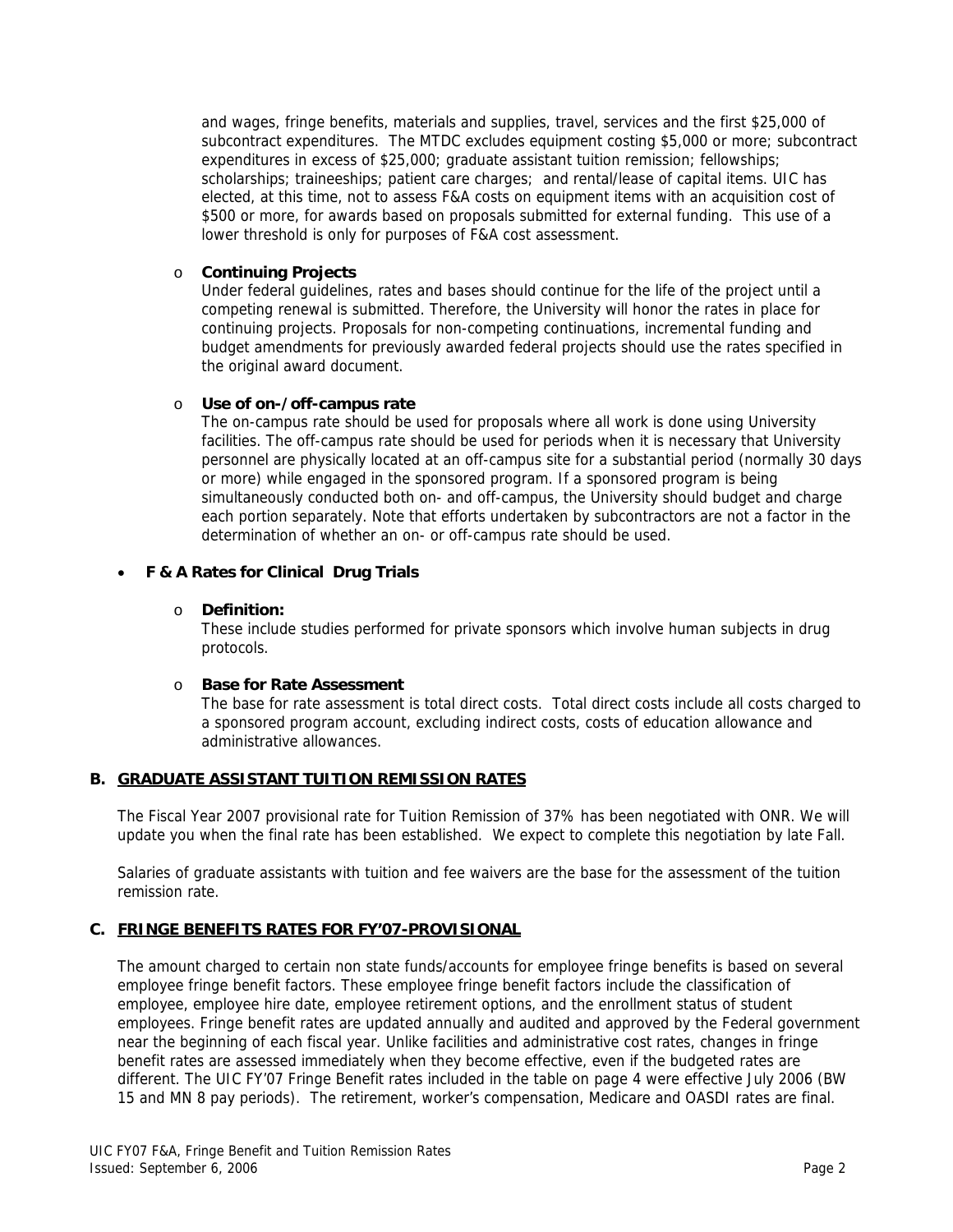The health, life & dental insurance and termination sick/vacation leave rates will be finalized after the Federal audit is completed. We will update you if there are any changes.

## **D. PROJECTED FRINGE BENEFITS RATES FY'08-FY'10**

We are publishing projected three year fringe benefit rates for faculty to use in their grant proposals. While the projected rates may not precisely equal the actual rates in a given year, it will certainly result in far less reallocation than if the proposal reflected a constant fringe benefit rate for the entire grant period. The projected FY'08-FY'10 fringe benefit rates for academic and non-academic employees are as follows:

|                                          | Fiscal Year 2008 | Fiscal Year 2009 | Fiscal Year 2010 |
|------------------------------------------|------------------|------------------|------------------|
| If the appointment is academic or non-   | 33.57%           | 35.90%           | 37.40%           |
| academic and continuous at 50% or more   |                  |                  |                  |
| If the appointment is academic or non-   | 27.48%           | 29.81%           | 31.31%           |
| academic and non-continuous at 50% or    |                  |                  |                  |
| more                                     |                  |                  |                  |
| If the appointment is academic or non-   | 13.77%           | 13.77%           | 13.77%           |
| academic and continuous at less than     |                  |                  |                  |
| 50%                                      |                  |                  |                  |
| If the appointment is academic or non-   | 07.68%           | 07.68%           | 07.68%           |
| academic and non-continuous at less than |                  |                  |                  |
| 50%                                      |                  |                  |                  |

| If the student has an appointment type of    | Fiscal Year 2008 | Fiscal Year 2009 | Fiscal Year 2010 |
|----------------------------------------------|------------------|------------------|------------------|
| G, H or S and is registered for six hours or | 0.03%            | 0.03%            | 0.03%            |
| more for fall & spring terms, three hours    |                  |                  |                  |
| for the summer term                          |                  |                  |                  |
| G, H or S and is registered for less than    | 07.68%           | 07.68%           | 07.68%           |
| six hours for fall & spring terms, less than |                  |                  |                  |
| three hours for the summer term              |                  |                  |                  |

#### **E. CONTACTS**

Please direct any questions or concerns to:

| Contacts:                                            | Person                                                             | Telephone | E-mail                     |
|------------------------------------------------------|--------------------------------------------------------------------|-----------|----------------------------|
| <b>Grants and Contracts</b>                          | Mee Mee Lee-Choi<br>Associate Director                             | 996-5961  | meemlee@uillinois.edu      |
| <b>Grants and Contracts</b>                          | <b>Fuller Lyons</b><br><b>Associate Director</b>                   | 996-0624  | fuller@uillinois.edu       |
| F&A and Fringe<br><b>Benefit Rates</b>               | Sara P. Siegel<br>Director of Administrative Planning &<br>Support | 413-9611  | siegel1@uic.edu            |
| <b>Accounting Issues</b>                             | <b>Rich Rebot</b><br><b>Assistant Director-Accounting</b>          | 996-5960  | rrebot@uillinois.edu       |
| <b>General Budgets</b>                               | Russ Biskup<br>Director of Budget & Financial Analysis             | 996-4951  | rjbiskup@uillinois.edu     |
| <b>SURS/Social Security</b><br>Retirement/Disability | <b>Benefits Center</b>                                             | 996-6470  | benefits-uic@uillinois.edu |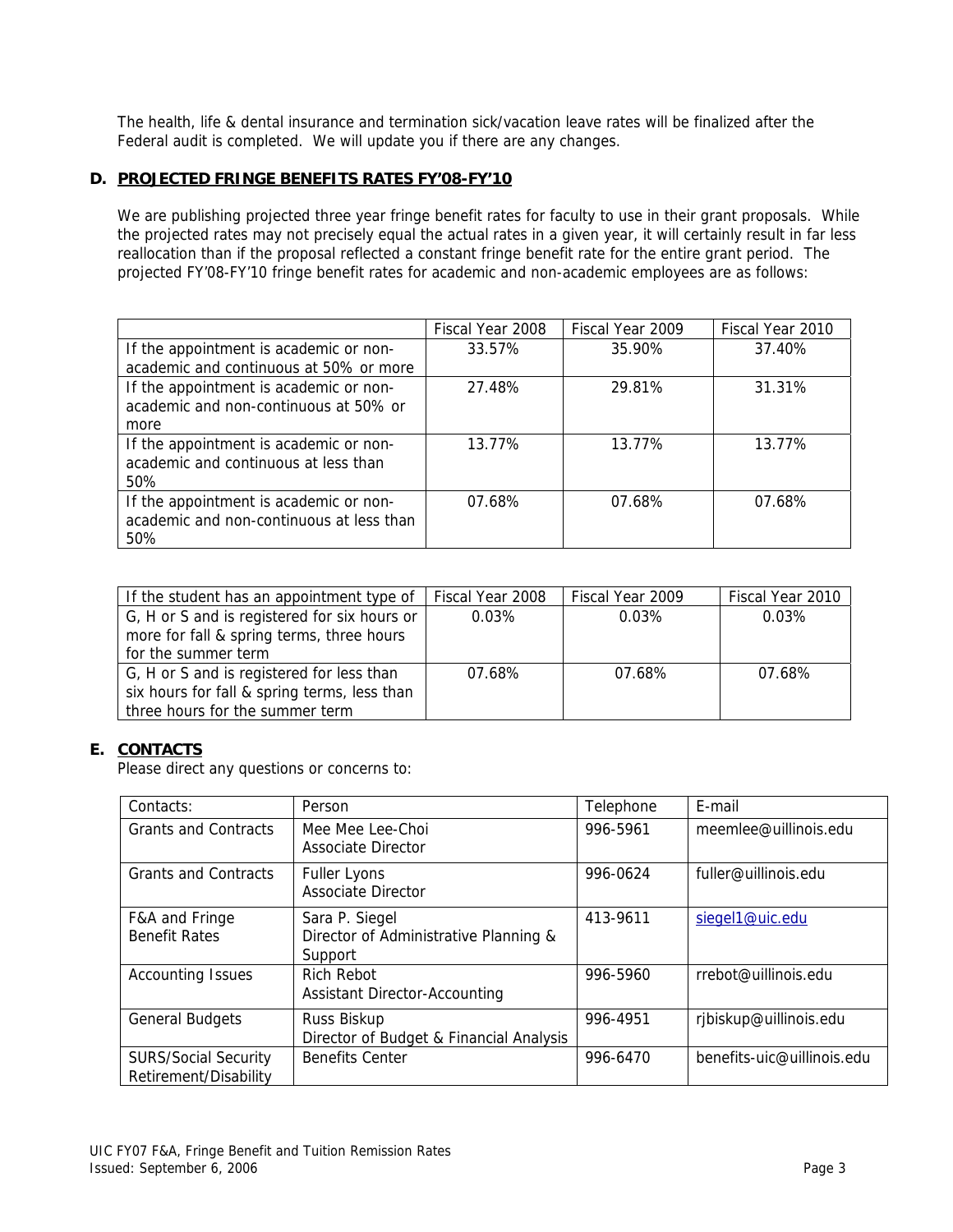# **CHICAGO CAMPUS FY'07 PROVISIONAL FACILITIES/ADMINISTRATION (F&A) AND TUITION REMISSION RATES FY'07 PROVISIONAL FRINGE BENEFIT RATES**

| <b>FACILITIES AND ADMINISTRATION (F&amp;A) RATES-PROVISIONAL</b>                                                                                                                                                                                                                       |                                         |                                   |                                                 |                                     | <b>ON-CAMPUS</b>                                    |                                                                     | <b>OFF-CAMPUS</b> |
|----------------------------------------------------------------------------------------------------------------------------------------------------------------------------------------------------------------------------------------------------------------------------------------|-----------------------------------------|-----------------------------------|-------------------------------------------------|-------------------------------------|-----------------------------------------------------|---------------------------------------------------------------------|-------------------|
| Subject to final negotiated rates for FY 2007-2009 with the Federal<br>Government-anticipated completion by late Fall                                                                                                                                                                  |                                         |                                   |                                                 |                                     |                                                     |                                                                     |                   |
|                                                                                                                                                                                                                                                                                        |                                         | Instruction                       |                                                 |                                     | 40.2%                                               |                                                                     | 26.0%             |
|                                                                                                                                                                                                                                                                                        |                                         | Organized Research                |                                                 |                                     |                                                     | 55.0%<br>26.0%                                                      |                   |
|                                                                                                                                                                                                                                                                                        |                                         | <b>Other Sponsored Activities</b> |                                                 |                                     | 36.7%                                               | 26.0%                                                               |                   |
| Base is Modified Total Direct Costs (MTDC) which excludes equipment costing \$500 or more, subcontract expenditures<br>in excess of \$25,000, graduate assistant tuition remission, fellowships, scholarships, traineeships, patient care charges<br>and rental/lease of capital items |                                         |                                   |                                                 |                                     |                                                     |                                                                     |                   |
| <b>CLINICAL DRUG TRIALS F&amp;A RATE</b>                                                                                                                                                                                                                                               |                                         |                                   |                                                 | 25.0%                               |                                                     | 25.0%                                                               |                   |
| This rate was established during FY 1994 for non-federally funded clinical drug studies and is applied to Total Direct Costs (TDC)                                                                                                                                                     |                                         |                                   |                                                 |                                     |                                                     |                                                                     |                   |
| <b>GRADUATE ASSISTANT TUITION REMISSION RATES-PROVISIONAL</b><br>Instruction, Organized Research and Other Sponsored Activities                                                                                                                                                        |                                         |                                   |                                                 |                                     | 37.0%<br>37.0%                                      |                                                                     |                   |
| Subject to final negotiated rates for FY 2007-2009 with the Federal Government-Anticipated completion by late Fall<br>Base is salaries of graduate assistants with waivers.                                                                                                            |                                         |                                   |                                                 |                                     |                                                     |                                                                     |                   |
| <b>FRINGE BENEFIT RATES-PROVISIONAL</b><br>Rates for Retirement, Worker's Compensation, Medicare and OASDI are final. Health, Life & Dental Insurance and Termination<br>Sick/Vacation Leave are provisional subject to final audit by the Federal Government.                         |                                         |                                   |                                                 |                                     |                                                     |                                                                     |                   |
| If the appointment is<br>academic or non-<br>academic and                                                                                                                                                                                                                              | <b>Total</b><br><b>Benefits</b><br>Rate | Retirement                        | Health,<br>Life &<br>Dental<br><b>Insurance</b> | <b>Workers</b><br>Comp-<br>ensation | <b>Termination</b><br><b>Sick/Vacation</b><br>Leave | <b>Medicare</b><br>for<br><b>Employees</b><br>hired after<br>4/1/86 | <b>OASDI</b>      |
| continuous at 50% or<br>more $3^*$                                                                                                                                                                                                                                                     | 34.26%                                  | 10.82%                            | 21.12%                                          | 0.02%                               | 0.85%                                               | 1.45%                                                               |                   |
| non-continuous at 50%<br>or more $3^*$                                                                                                                                                                                                                                                 | 28.79%                                  |                                   | 21.12%                                          | 0.02%                               |                                                     | 1.45%                                                               | 6.20%             |
| continuous at less than<br>$50\%$ <sup>3*</sup>                                                                                                                                                                                                                                        | 13.14%                                  | 10.82%                            |                                                 | 0.02%                               | 0.85%                                               | 1.45%                                                               |                   |
| Non-continuous at less<br>than 50% $3*$                                                                                                                                                                                                                                                | 7.67%                                   |                                   |                                                 | 0.02%                               |                                                     | 1.45%                                                               | 6.20%             |